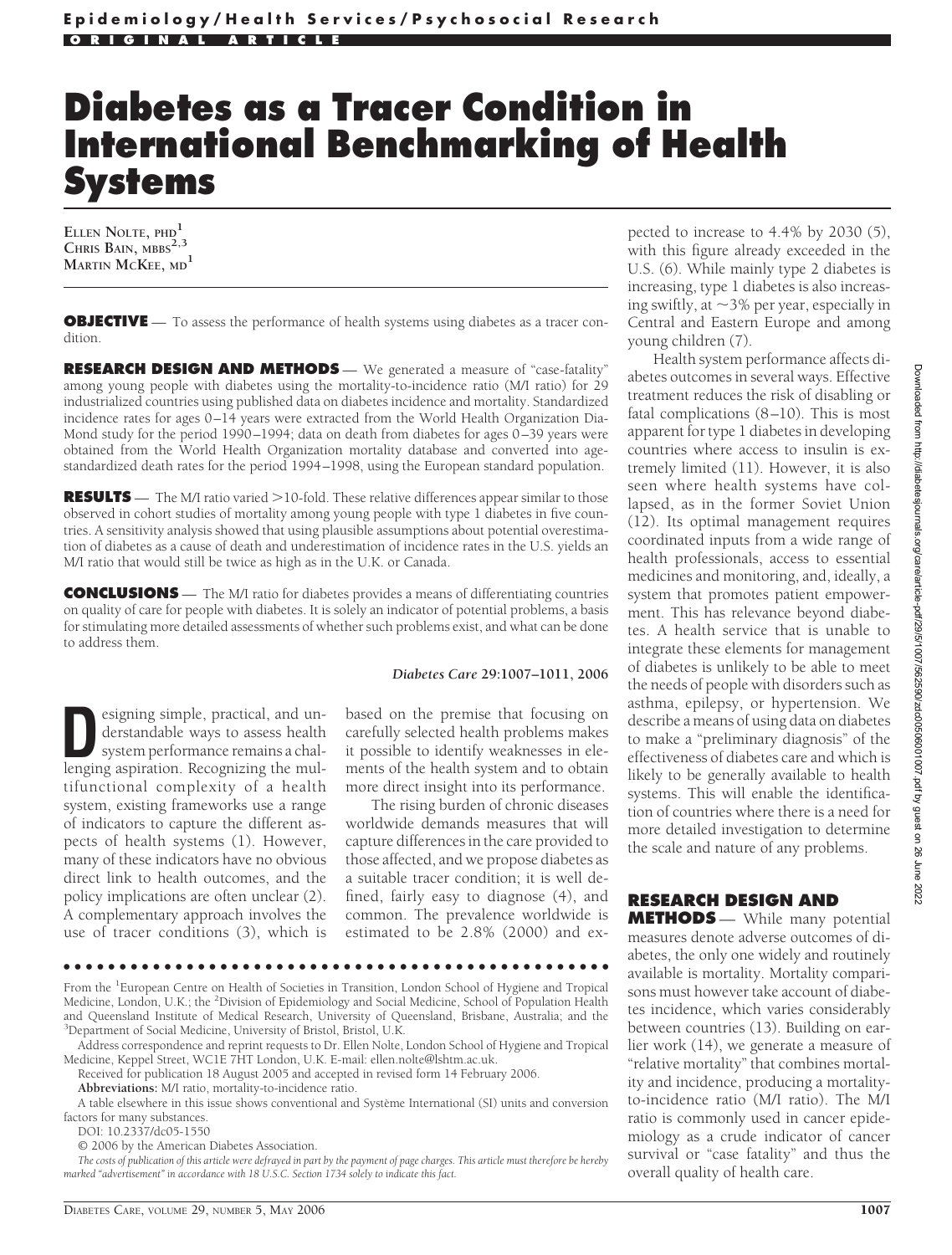|  |  | Table 1—Sensitivity analyses of the ratio of national standardized death rates and the ratio of M/I ratios |
|--|--|------------------------------------------------------------------------------------------------------------|
|  |  |                                                                                                            |

|                                                                         | Ratio of national standardized<br>death rate (1994–1998) |                 | Ratio of M/I ratios |            |
|-------------------------------------------------------------------------|----------------------------------------------------------|-----------------|---------------------|------------|
| Scenarios                                                               | U.S. vs. U.K.                                            | U.S. vs. Canada | vs. U.K.            | vs. Canada |
| Scenario 1: as reported (U.S. incidence: 14.8/100,000 population)       | 2.6                                                      | 2.0             | 3.3                 | 3.2        |
| Scenario 2: U.S. death rate                                             |                                                          |                 |                     |            |
| Excess: 10%                                                             | 2.4                                                      | 1.8             | 3.0                 | 2.9        |
| Excess: $20\%$                                                          | 2.1                                                      | 1.6             | 2.7                 | 2.6        |
| Excess: $50\%$                                                          | 1.3                                                      | 1.0             | 1.7                 | 1.6        |
| Scenario 3: increase U.S. incidence rate to                             |                                                          |                 |                     |            |
| a) highest regional rate $(17.8/100,000$ population $)(13)$             |                                                          |                 | 2.8                 | 2.7        |
| b) upper 95% CI of highest regional rate (20.3/100,000 population) (13) |                                                          |                 | 2.4                 | 2.4        |
| Scenario 4: scenario 3a + $20\%$ mortality excess                       |                                                          |                 | 1.9                 | 1.9        |

Scenario 1, no assumption; scenario 2, corrected for assumed overestimation of diabetes mortality in the U.S. by 10, 20, or 50% due to overassignment of diabetes as underlying cause of death; scenario 3, corrected for assumed underestimation of true national incidence rate through averaging regional rates: increase incidence rate to highest regional rate (scenario 3a) or the upper 95% CI of highest regional rate (scenario 3b); and scenario 4, corrected for combination of overestimation of mortality and underestimation of incidence rate.

Underrecording of diabetes on death certificates is well documented (15), particularly among the elderly, although certification at younger ages, usually with type 1 diabetes, is more reliable (16). Thus, to maximize diagnostic specificity, comparisons should be restricted to deaths at young ages. However, such deaths from diabetes are few, so the choice of an upper age limit requires a trade off between including a greater number of deaths from type 2 diabetes against the need to minimize random fluctuation due to small numbers. After inspecting the crude data over several years to assess the extent of variation with different cutoff points, we chose 39 years as the upper age limit for our primary analyses.

Mortality and population data were extracted from the World Health Organization mortality database (17). Data include deaths by sex, 5-year age band, and cause according to the ICD. We examined data for 29 countries for which uniform incidence data were available (see below). We calculated age-standardized death rates from diabetes per 100,000 population for the age-group 0–39 years (both sexes combined), using the European standard population (18). Death from diabetes was classified according to ICD 9th (250) or 10th revision (E10–E14). Here, we use a 5-year average over the period 1994–1998, the latest period for which data were available for all 29 countries. Exceptions were Germany, Canada, Israel, and Poland, where data were only available until 1997 or 1996 (Poland). Here, we used a 4- and 3-year average, respectively.

Published age-standardized incidence rates among children aged 0–14 years (per 100,000 population) were extracted from the World Health Organization DiaMond study, which collected standardized incidence data on type 1 diabetes for the period 1990–1994 using population registries in 50 countries (13). For Germany, Italy, and Latvia, we used published data from the EURODIAB study (19), which appeared to be more nationally representative. Where two or more centers in a country reported independently, we calculated a simple national average without weighting for sample size or regional sample fraction (which was unknown). We computed the M/I ratio for 29 countries, using the agestandardized death rate from diabetes for ages 0–39 years (1994–1998) and the published age-standardized incidence rate for ages  $0-14$  years (1990–1994) as described above.

## Sensitivity analysis

To assess the robustness of the M/I ratio, we focused on the U.S., which had the second-highest M/I ratio among Western industrialized countries (Table 1). We developed a series of scenarios that assessed possible biases that might falsely elevate the U.S. M/I ratio: *1*) overassignment of diabetes as an underlying cause of death in the U.S. (by 10, 20, and 50%), *2*) underestimation of the "true" national incidence rate by using the average of three regional incidence rates, replacing this average by the highest regional incidence or the upper bound of the 95% CI, and *3*) a combination of *1*) and *2*).

## Validation

To externally validate our findings, we also present specific survival data from cohorts of subjects with diabetes from countries included in our study, as published by the Diabetes Epidemiology Research International Study of mortality among young people (aged  $\leq 40$  years) with insulin-dependent diabetes, followed until 1990, for Israel, Finland, the U.S., and Japan (20) and from a cohort study from the U.K. of age-specific mortality rates among insulin-treated patients aged 30–39 years (21).

**RESULTS** — Figure 1 shows a 20-fold variation in the age-standardized incidence rates across the 29 countries included in our analysis, from a low of  $\leq 2$ cases annually per 100,000 population in Japan to 35 per 100,000 population in Finland. Substantial independent variation in mortality is also apparent, with the pattern very different from that of incidence, ranging between 0.14 deaths per 100,000 population per year in Greece  $($ medium incidence $)$  and levels  $>$  10 times that in Russia (very low incidence), Estonia (medium incidence), and Finland (highest incidence).

Converting these data to a M/I ratio (Fig. 2), we find a large variation, with highest ratios in former communist countries of Central and Eastern Europe, along with Japan and the U.S. Individual cohort data (Fig. 2, *insert*) demonstrates mortality among young people (aged 40 years) with insulin-dependent diabetes, followed until 1990, to be much lower in Israel and Finland than in the U.S. or Japan, at 158 and 250 per 100,000 person-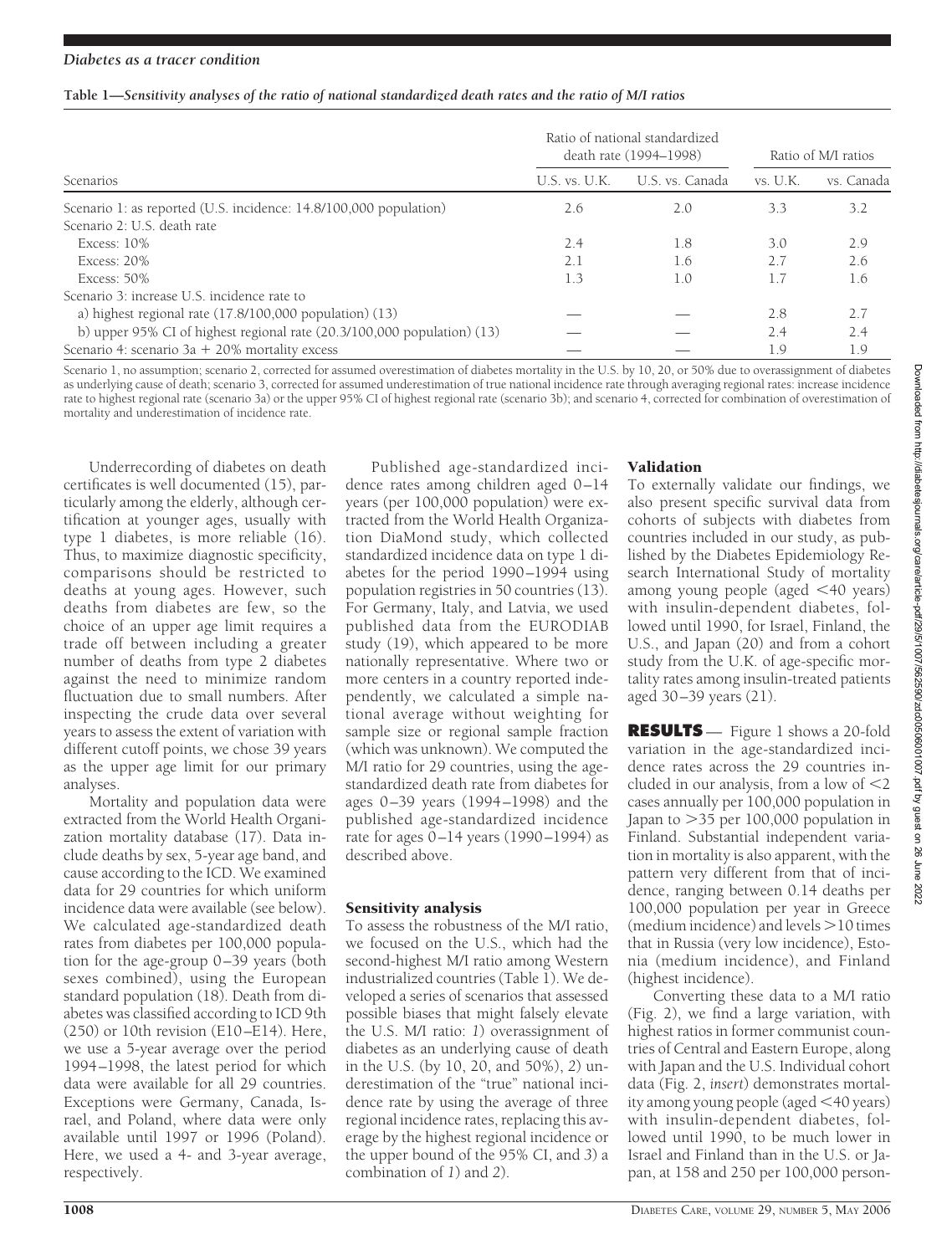*Nolte, Bain, and McKee*



Figure 1—*Age-standardized death rates (SDR) from diabetes at ages 0 –39 (1994 –1998) years and age-standardized incidence rates (SIR) at ages 0 –14 (1990 –1994) years in 29 countries.*

years compared with 408 and 760/ 100,000 person-years, respectively. The ratios of the rates for those aged 30–39 years in these cohorts to that from the U.K. cohort (1.3, 1.7, 3.9, and 5.2) are fairly similar to those obtained by comparing their national M/I ratios (aged 0–39 years) to the U.K. M/I ratio (1.7, 1.7, 3.3, and 7.8). This may be interpreted as an additional external validation of our approach.

The sensitivity analyses (Table 1) indicate that even assuming a relative overassignment of diabetes as a cause of death among those aged 0–39 years in the U.S. of 20% and a high incidence rate of type 1 diabetes among 0- to 14-year-old children of 17.8/100,000 population (as reported for Allegheny County, PA), the M/I ratio would still be twice as high in the U.S. as in the U.K. or Canada.

**CONCLUSIONS** — We present a measure that aims to capture differences in health system performance using (routinely) available data. We find a remarkable variation across countries, suggesting gross differences in the ability of health systems to provide adequate care for people with diabetes. It seems very likely that those countries with high values of the M/I ratio (which may be defined to be  $>$ 0.1) are not performing well in delivering effective care for diabetes and that as a group they are distinctly different from those with low values (which may be de-

fined to be  $\leq 0.025$ ). The intermediate group spans a fair range, and their "true" relative performance, especially toward the lower end of the scale, is less obvious. However, our sensitivity analysis suggests that the difference between a country toward the upper end and the low group is probably not artifactual.

Of course, the composite nature of the M/I ratio, using data from (mostly) different individuals spread across different mortality cohorts, means that no firm conclusions can be drawn solely from these figures, a constraint exacerbated by the variability resulting from small numbers of deaths in some countries. Indeed, producing a ranking as such is not the purpose of a tracer condition. Rather, the relative position of a country is to be interpreted as a warning flag signaling the need for a more in-depth assessment and a tool for monitoring progress in the longer term.

There are obvious potential uncertainties about the index used in our analysis. Even using a high maximum age of 39 years, some countries accumulated 50 deaths from diabetes over 5 years; but very large numbers of deaths in some widely separated anchor points suggest that chance variation is not a prime explanation for this spread (e.g., 1,045 deaths in Russia, 588 in Japan, 7,628 in the U.S., 607 in the U.K., and 469 in Italy). We are not able to exclude differentials in diagnosis and coding across countries, al-

though this problem is at least partially addressed by the sensitivity analyses. There is good evidence that for at least some of the countries at opposite ends of the M/I scale coding practices are rather similar (15), and other work (14) noted similar findings for data based on deaths at ages 0–24 years during the 1980s. In addition, comparisons with survival data from prospective cohorts are congruent with our population-level observations (Fig. 2), providing an important external validation of our approach.

## Next steps: the system response to a "positive" trace

The identification of a problem using a health system's M/I ratio is only the first step. The next step involves examining complementary data to understand the immediate causes of death driving the differences and links to possible underlying organizational and system weaknesses or failures. Thus, much of the excess mortality in Japan was found to be due to diabetic renal disease (22), largely caused by higher incidence of end-stage renal disease and reduced access to dialysis compared with the U.S. (23). Lower survival rates among those with type 1 diabetes in Estonia and Latvia compared with Finland are explained by a higher proportion of deaths due to acute complications of diabetes (24), reflecting, among others, the greater experience in Finland where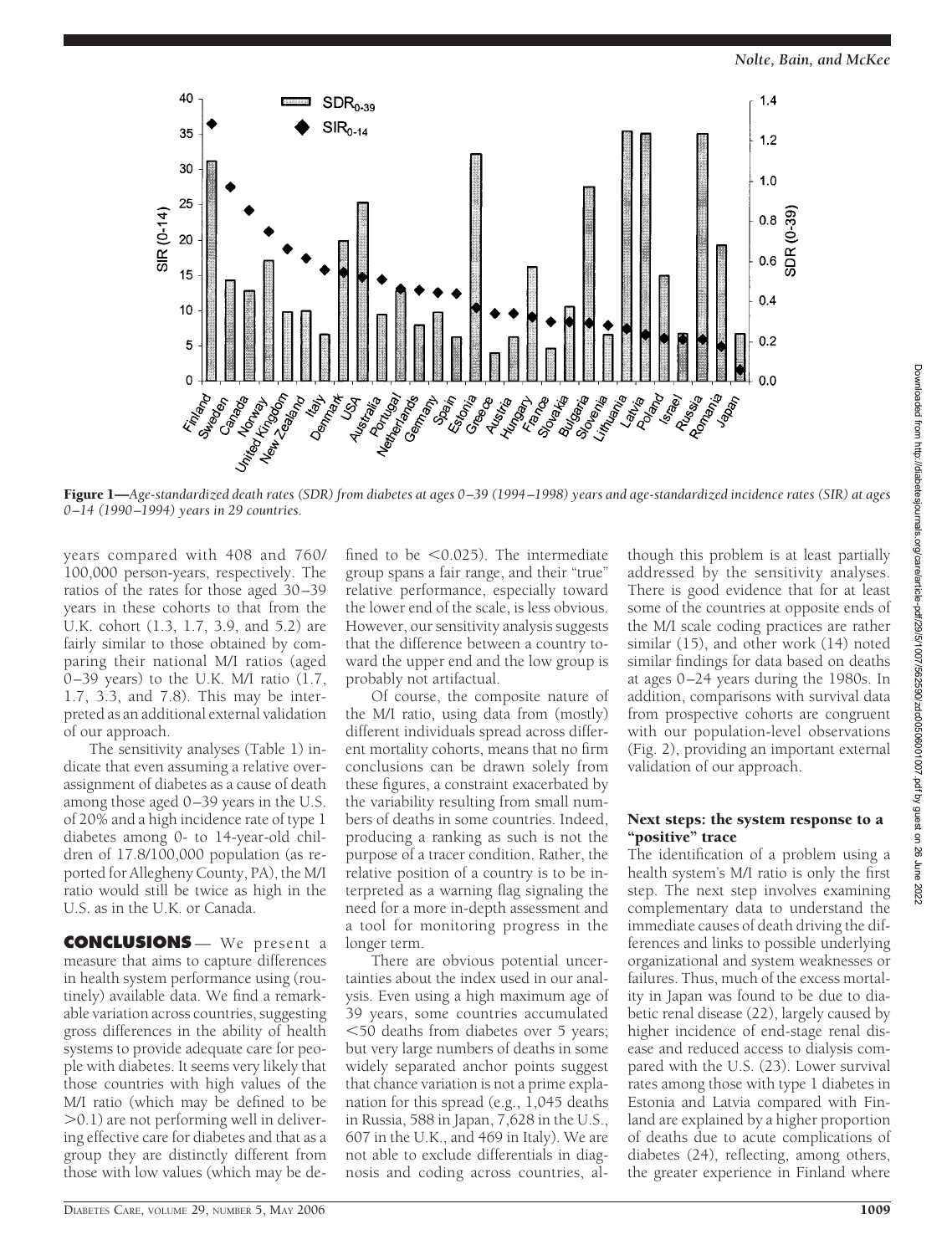

Figure 2—*M/I ratio (SDR:SIR) for diabetes in 29 countries.* Insert*: mortality among people (40 years) with insulin-dependent diabetes in the Diabetes Epidemiology Research International and the British Diabetic Association cohorts (20,21).*

type 1 diabetes is much more common than in the Baltic states.

The U.S. has come under particular scrutiny because of their relatively poor outcomes (which are captured by our index), and available evidence suggests that organizational and social factors may be more prominent than clinical ones (25,26). It is also important to note that disadvantaged population subgroups may contribute to higher mortality (27), and in the U.S. complications and mortality from diabetes are known to be worst among the population of African descent (28,29). Yet, while the relative contributions of etiology, health care, and non– health care determinants to diabetes outcome are still inadequately understood (30), health care can play a substantial part in alleviating the health impact of disadvantage due to socioeconomic status (27,31) or ethnicity (32).

We fully recognize the limitations of measures such as the M/I ratio and emphasize that they are only indicators that should prompt more detailed investigation as noted above. It is, however, important not to lose sight of the initial premise underlying this work. Diabetes is both important in its own right and a tracer disease that can provide insights into the ability of the health system to respond to chronic disorders. The key elements of an effective response to each disorder are similar, including continuity of care; integration of care across primary, secondary, and social care interfaces; and active patient involvement. This is supported by the observation that the U.S. performs considerably worse than other industrialized countries, as assessed by premature deaths from not only diabetes but also hypertension and obstructive airways disease (33). However, comparisons of the care provided for these disorders pose even greater problems than diabetes when using routinely available data.

**Acknowledgments**— E.N. is the holder of a fellowship on international benchmarking awarded by the Nuffield Trust. C.B. was sup-

ported in part by a Leverhulme Visiting Fellowship from the University of Bristol. M.M.'s work on health systems performance is funded through the Health Systems Development Knowledge Program of the U.K. Department for International Development. However, none of the sponsors can accept responsibility for the views expressed.

### **References**

- 1. Arah O, Klazinga N, Delnoij D, Ten Asbroek A, Custers T: Conceptual frameworks for health systems performance: a quest for effectiveness, quality, and improvement. *Int J Qual Health Care* 15:377– 398, 2003
- 2. Walshe K: International comparisons of the quality of health care: what do they tell us? *Qual Saf Health Care* 12:4–5, 2003
- 3. Kessner DM, Kalk CE, Singer J: Assessing health quality: the case for tracers. *N Engl J Med* 288:189–194, 1973
- 4. Expert Committee on the Diagnosis and Classification of Diabetes Mellitus: Follow-up report on the diagnosis of diabetes mellitus. *Diabetes Care* 26:3160–3167, 2003